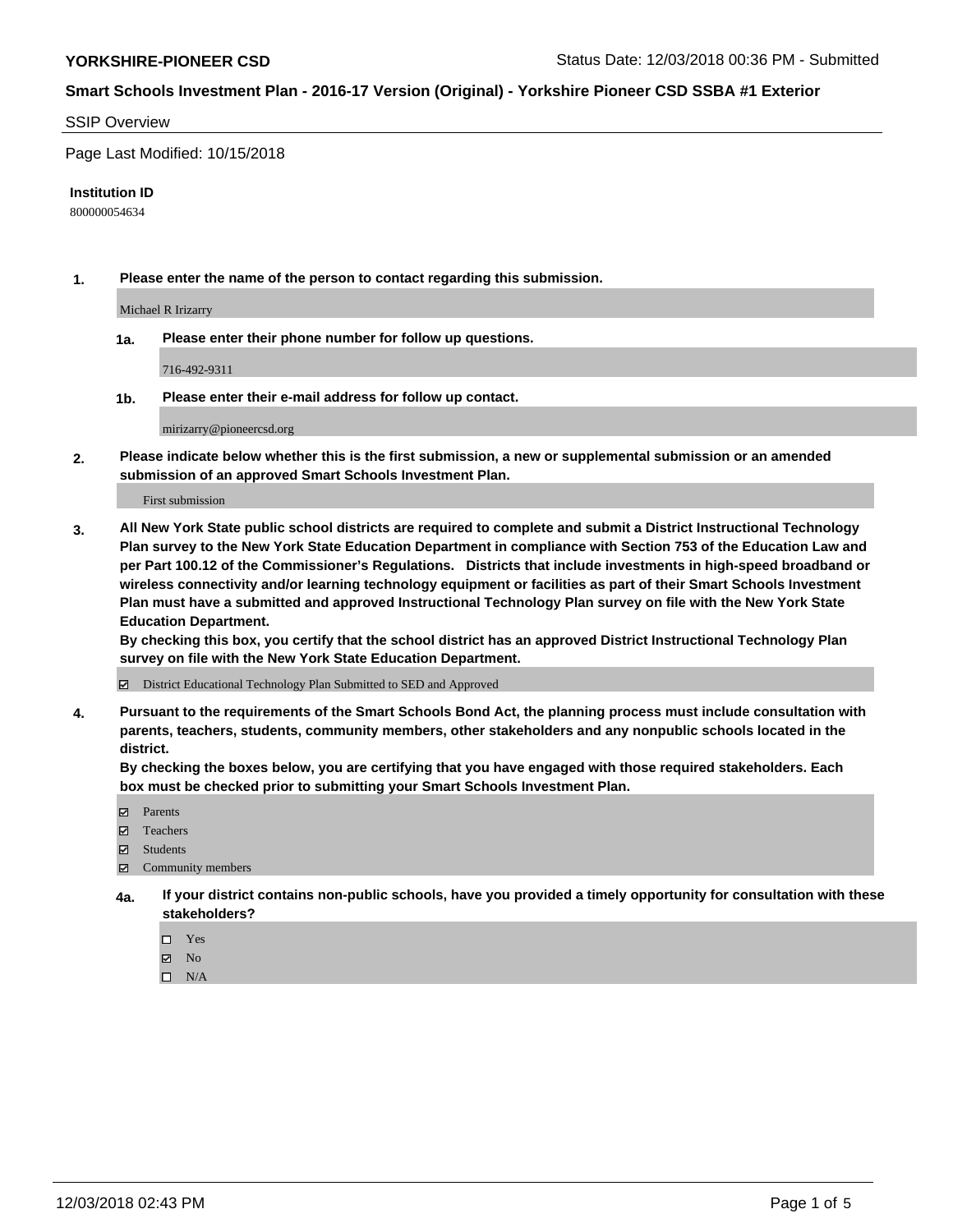## SSIP Overview

Page Last Modified: 10/15/2018

## **5. Certify that the following required steps have taken place by checking the boxes below: Each box must be checked prior to submitting your Smart Schools Investment Plan.**

- The district developed and the school board approved a preliminary Smart Schools Investment Plan.
- $\boxtimes$  The preliminary plan was posted on the district website for at least 30 days. The district included an address to which any written comments on the plan should be sent.
- $\boxtimes$  The school board conducted a hearing that enabled stakeholders to respond to the preliminary plan. This hearing may have occured as part of a normal Board meeting, but adequate notice of the event must have been provided through local media and the district website for at least two weeks prior to the meeting.
- The district prepared a final plan for school board approval and such plan has been approved by the school board.
- $\boxtimes$  The final proposed plan that has been submitted has been posted on the district's website.
- **5a. Please upload the proposed Smart Schools Investment Plan (SSIP) that was posted on the district's website, along with any supporting materials. Note that this should be different than your recently submitted Educational Technology Survey. The Final SSIP, as approved by the School Board, should also be posted on the website and remain there during the course of the projects contained therein.**

SSIP Elementary Cameras.pdf Pioneer Camera Quotes Elem Schools Only(v2).pdf Pioneer-RM-Cisco 2960X-Quote-08031`6.pdf Erie 1 Boces - Pioneer CSD - Dell PowerEdge R730xd Server - Q#21919677.pdf

**5b. Enter the webpage address where the final Smart Schools Investment Plan is posted. The Plan should remain posted for the life of the included projects.**

#### http://pioneerschools.org/Page/7887

**6. Please enter an estimate of the total number of students and staff that will benefit from this Smart Schools Investment Plan based on the cumulative projects submitted to date.**

1,100

**7. An LEA/School District may partner with one or more other LEA/School Districts to form a consortium to pool Smart Schools Bond Act funds for a project that meets all other Smart School Bond Act requirements. Each school district participating in the consortium will need to file an approved Smart Schools Investment Plan for the project and submit a signed Memorandum of Understanding that sets forth the details of the consortium including the roles of each respective district.**

 $\Box$  The district plans to participate in a consortium to partner with other school district(s) to implement a Smart Schools project.

**8. Please enter the name and 6-digit SED Code for each LEA/School District participating in the Consortium.**

| <b>Partner LEA/District</b> | <b>ISED BEDS Code</b> |
|-----------------------------|-----------------------|
| (No Response)               | (No Response)         |

#### **9. Please upload a signed Memorandum of Understanding with all of the participating Consortium partners.**

(No Response)

**10. Your district's Smart Schools Bond Act Allocation is:**

\$3,185,924

**11. Enter the budget sub-allocations by category that you are submitting for approval at this time. If you are not budgeting SSBA funds for a category, please enter 0 (zero.) If the value entered is \$0, you will not be required to complete that survey question.**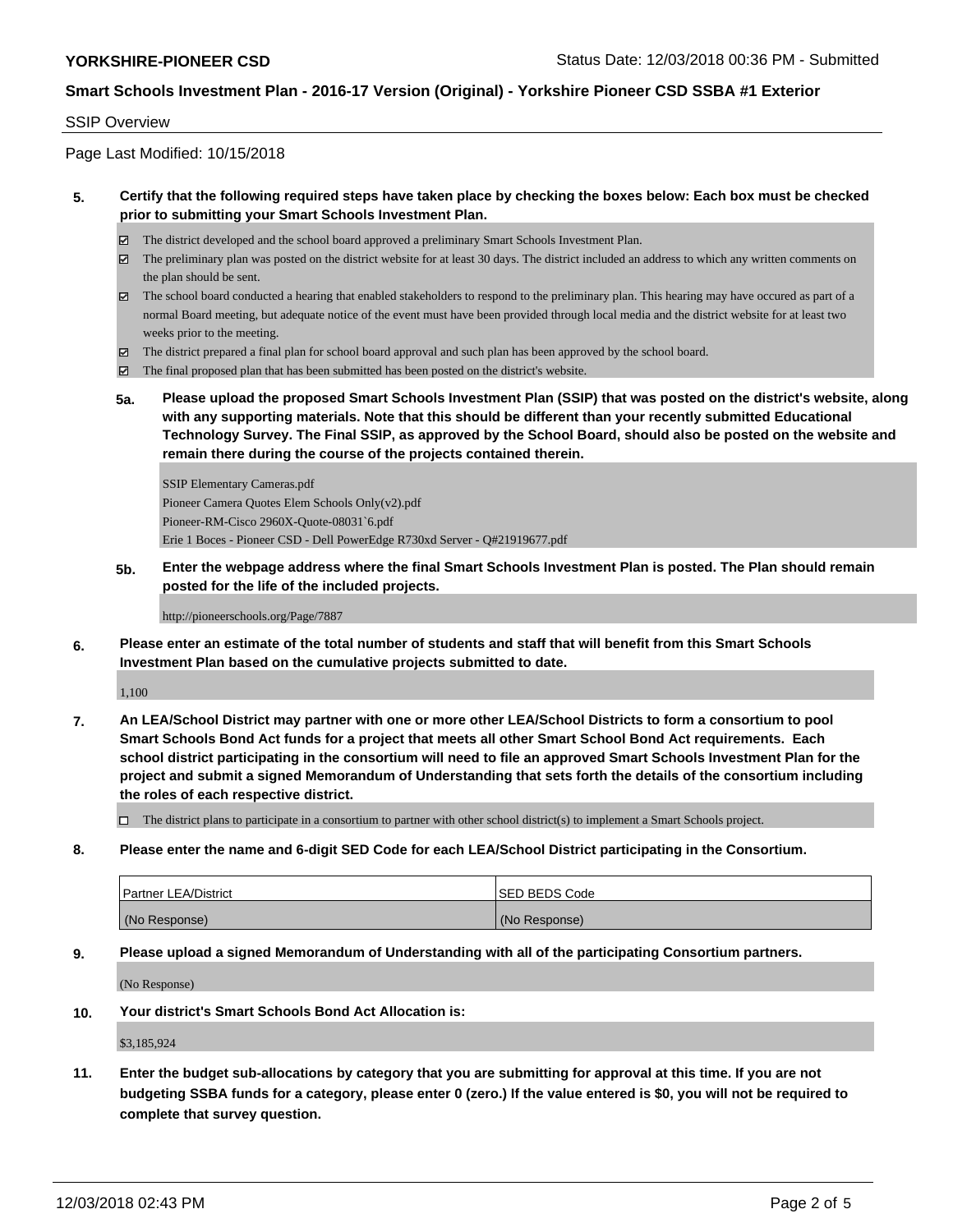# SSIP Overview

Page Last Modified: 10/15/2018

|                                       | Sub-<br>Allocations |
|---------------------------------------|---------------------|
| <b>School Connectivity</b>            | $\overline{0}$      |
| Connectivity Projects for Communities | $\mathbf 0$         |
| <b>Classroom Technology</b>           | $\overline{0}$      |
| Pre-Kindergarten Classrooms           | 0                   |
| Replace Transportable Classrooms      | $\Omega$            |
| High-Tech Security Features           | 111,918             |
| Totals:                               | 111,918             |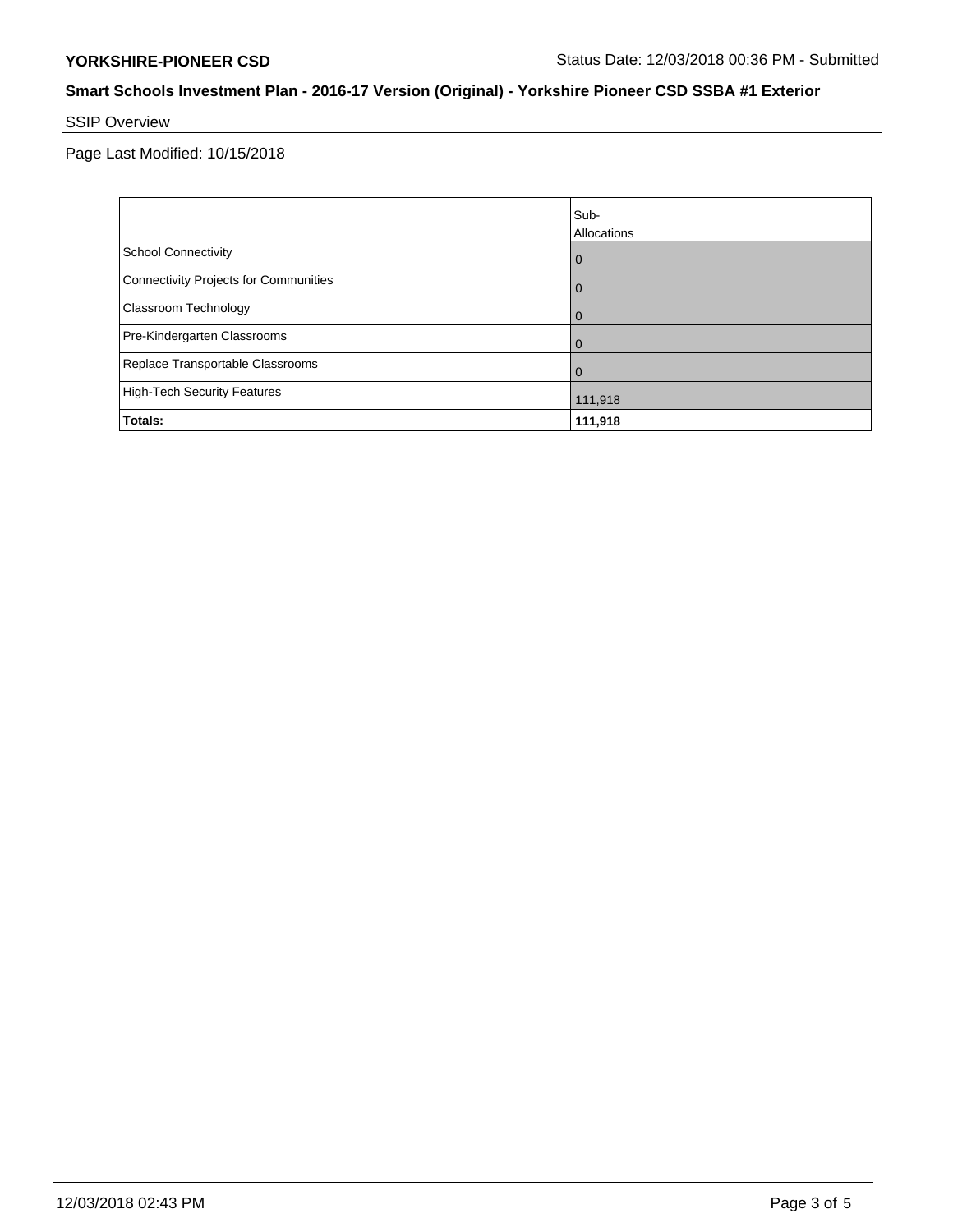## High-Tech Security Features

Page Last Modified: 10/04/2018

**1. Describe how you intend to use Smart Schools Bond Act funds to install high-tech security features in school buildings and on school campuses.**

We intend to add exterior security cameras at our Elementary buildings. This requires the installations of 38 cameras, a video server, 4 network switches, and 2 network bridges.

**2. All plans and specifications for the erection, repair, enlargement or remodeling of school buildings in any public school district in the State must be reviewed and approved by the Commissioner. Districts that plan capital projects using their Smart Schools Bond Act funds will undergo a Preliminary Review Process by the Office of Facilities Planning.** 

**Please indicate on a separate row each project number given to you by the Office of Facilities Planning.**

| Project Number        |  |
|-----------------------|--|
| 04-35-01-06-7-999-BA1 |  |

**3. Was your project deemed eligible for streamlined Review?**

Yes

- $\square$  No
- **3a. Districts with streamlined projects must certify that they have reviewed all installations with their licensed architect or engineer of record, and provide that person's name and license number. The licensed professional must review the products and proposed method of installation prior to implementation and review the work during and after completion in order to affirm that the work was code-compliant, if requested.**

 $\boxtimes$  By checking this box, you certify that the district has reviewed all installations with a licensed architect or engineer of record.

**4. Include the name and license number of the architect or engineer of record.**

| Name                   | License Number |
|------------------------|----------------|
| William P. Liberto P.E | 63322          |

**5. If you have made an allocation for High-Tech Security Features, complete this table.**

**Note that the calculated Total at the bottom of the table must equal the Total allocation for this category that you entered in the SSIP Overview overall budget.**

|                                                      | Sub-Allocation |
|------------------------------------------------------|----------------|
| Capital-Intensive Security Project (Standard Review) | $\Omega$       |
| <b>Electronic Security System</b>                    | 111,918        |
| <b>Entry Control System</b>                          | $\mathbf 0$    |
| Approved Door Hardening Project                      | 0              |
| <b>Other Costs</b>                                   | $\Omega$       |
| Totals:                                              | 111,918        |

**6. Please detail the type, quantity, per unit cost and total cost of the eligible items under each sub-category. This is especially important for any expenditures listed under the "Other" category. All expenditures must be capital-bond eligible to be reimbursed through the SSBA. If you have any questions, please contact us directly through smartschools@nysed.gov.**

**Add rows under each sub-category for additional items, as needed.**